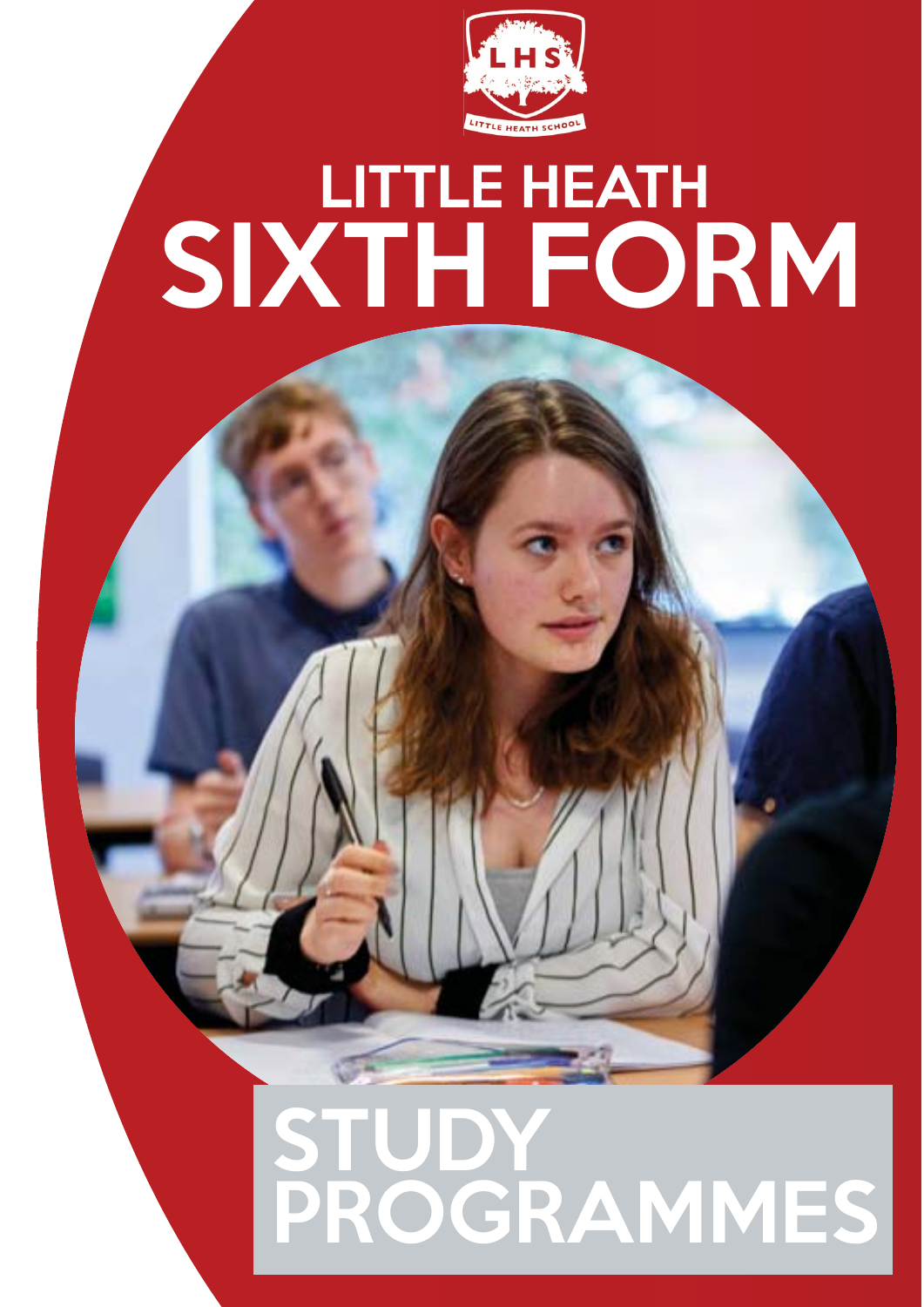| KS5 STUDY PROGRAMMES                                                                                                                                                                                                                                                                                  | This work is supplemented by an extensive range of support from<br>the Careers Leader who organises a comprehensive list of outside                                                                                                                                                    |
|-------------------------------------------------------------------------------------------------------------------------------------------------------------------------------------------------------------------------------------------------------------------------------------------------------|----------------------------------------------------------------------------------------------------------------------------------------------------------------------------------------------------------------------------------------------------------------------------------------|
| Study programmers are the suite of qualifications and activities outside                                                                                                                                                                                                                              | speakers form a range of different career pathways every term. These<br>are signposted by mentors.                                                                                                                                                                                     |
| the qualifications, skills and experiences which are necessary to progress<br>of the classroom which together combine to help our students achieve<br>on to next step in their career.                                                                                                                | fitness activities and/or creative hobbies. These can be carried out off<br>afternoon session a week when students are allowed to engage in<br>We also offer students a well-being hour every week. This is one                                                                        |
| They are made up of the following components:-                                                                                                                                                                                                                                                        | site.                                                                                                                                                                                                                                                                                  |
| 1. CORE OFFER                                                                                                                                                                                                                                                                                         | Year 12 students will be expected to complete a week's Work<br>Experience in Term 6                                                                                                                                                                                                    |
| These are the 3 or 4 subjects the student has opted to study for his/<br>her 2 years in the Sixth Form. These options will be discussed at                                                                                                                                                            | Please see the Sixth Form Prospectus for more details on what our<br>offer includes.<br>$\bullet$                                                                                                                                                                                      |
| coursing interviews in January and in August and will be tailored to<br>the student's ability and future plans if these are known.                                                                                                                                                                    | 3. ADDITIONAL QUALIFICATIONS<br><b>AND ACADEMIC ACTIVITIES</b>                                                                                                                                                                                                                         |
| 2. NON QUALIFICATION ACTIVITIES                                                                                                                                                                                                                                                                       |                                                                                                                                                                                                                                                                                        |
|                                                                                                                                                                                                                                                                                                       | Students will also be asked to do a MOOC hour. This is 1 hour<br>$\bullet$                                                                                                                                                                                                             |
| These are the wide range of planned non-qualification activities<br>outside of the classroom which will help develop their resilience<br>and confidence as well as their ability to develop team working,<br>leadership and problem solving skills.                                                   | Futurelearn. This research should be linked to the student's core offer<br>per week when s/he conducts research using a provider such as<br>and/or career plan.                                                                                                                        |
|                                                                                                                                                                                                                                                                                                       | We also encourage students to complete an EPQ in Year 12 .This                                                                                                                                                                                                                         |
| scheme and support for younger pupils in lessons. We also signpost<br>external programmes such as the National Citizen Service to our<br>student leadership, Sixth Form Committee, Duke of Edinburgh<br>These include opportunities in school to develop skills such as                               | part in field trips and visits arranged by departments such as visits<br>their subjects and improve their independent learning skills. Such<br>activities include attending lectures at Reading University, taking<br>is a great opportunity for students to deepen their knowledge of |
| students and expect our students to take advantage of these.                                                                                                                                                                                                                                          | to the Houses of Parliament, Bayer and the BFI library in London.                                                                                                                                                                                                                      |
| $\overline{c}$<br>mentor programme is focussed on supporting students to plan their<br>be better prepared for life after Sixth Form by including topics such<br>There is also a mentor programme which helps supports students t<br>as healthy eating, personal finance and staying safe. Much of the | Once again the full list of opportunities on offer can be found in the<br>Sixth Form Prospectus on the school website.                                                                                                                                                                 |

 $\bullet$ 

mentor programme is focussed on supporting students to plan their next steps albeit higher education or higher level apprenticeships.

next steps albeit higher education or higher level apprenticeships.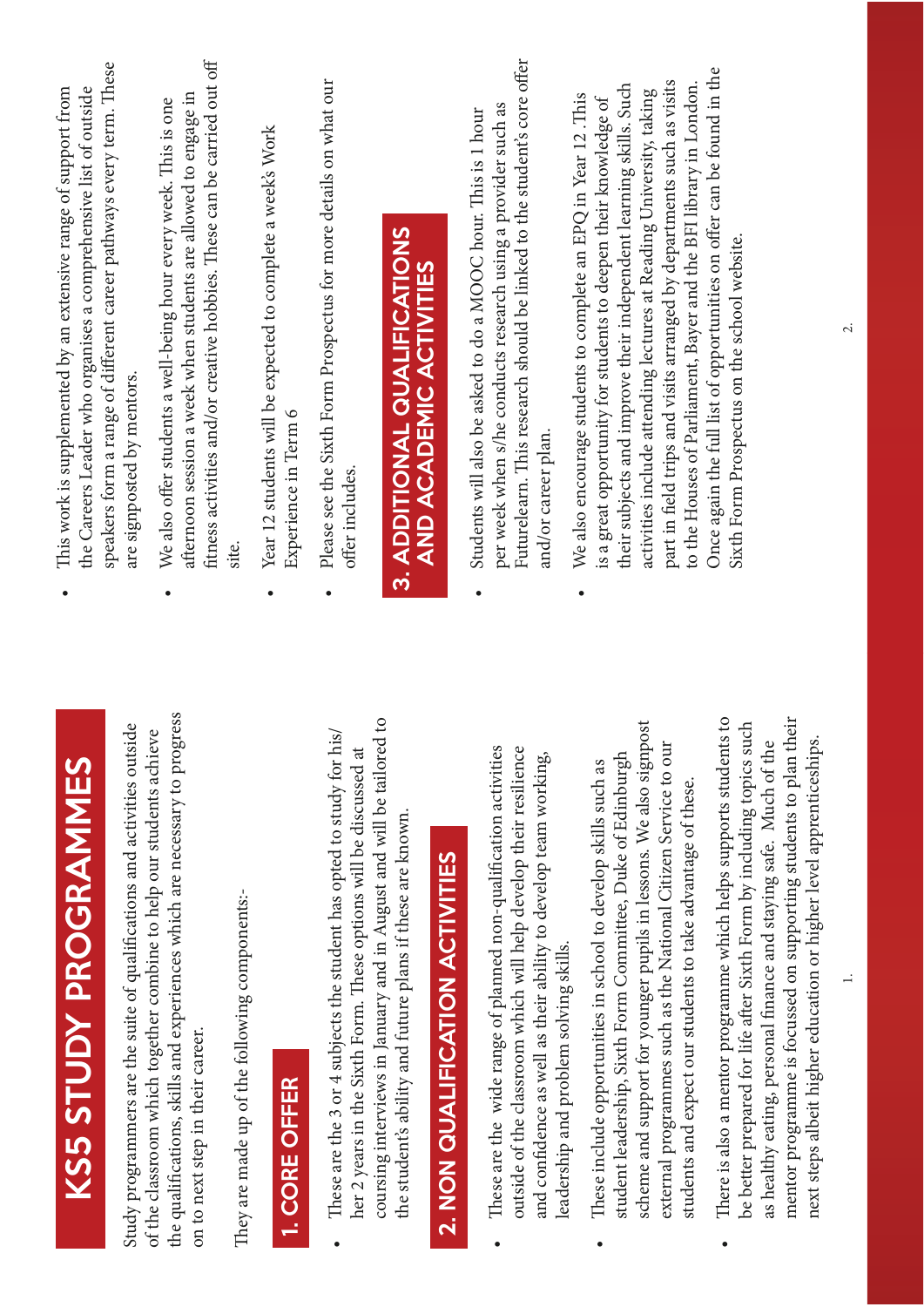### 1. CORE OFFER 1. CORE OFFER

Chemistry, Further Mathematics, Mathematics, Physics, Psychology, Chemistry, Further Mathematics, Mathematics, Physics, Psychology, Extended Certificate in Btec Science, and Extended Diploma in Extended Certificate in Btec Science, and Extended Diploma in • Three/four A Levels chosen from the following :- Biology, Three/four A Levels chosen from the following :- Biology, Health and Social Care Health and Social Care

Depending on the intended career path the student may wish to choose Depending on the intended career path the student may wish to choose from the following activities in order to enhance their application: from the following activities in order to enhance their application:-

# 2. NON QUALIFICATION ACTIVITIES 2. NON QUALIFICATION ACTIVITIES

- Mentor programme • Mentor programme
- Student leadership Team supporting lower school classes/tutor Student leadership Team supporting lower school classes/tutor • School Service such as becoming a Prefect, joining the Senior School Service such as becoming a Prefect, joining the Senior groups
- Taking part in the Maths Challenge • Taking part in the Maths Challenge
- Work experience in a relevant area • Work experience in a relevant area
- World Challenge and/or Duke of Edinburgh these both give the • World Challenge and/or Duke of Edinburgh – these both give the opportunity to develop leadership skills opportunity to develop leadership skills
- Sixth Form Committee • Sixth Form Committee
- Applying for Medical Day at RBH • Applying for Medical Day at RBH
- Taking part in AWE Spotlight Event • Taking part in AWE Spotlight Event
- Taking part in "HealthReach" a programme run by Reading • Taking part in "HealthReach" a programme run by Reading University, bespoke activities requested at LHS University, bespoke activities requested at LHS
- Attending the Oxford International Biomedical Centre Symposiums Attending the Oxford International Biomedical Centre Symposiums at LHS
- Applying to be a Reading Scholar Applying to be a Reading Scholar
- Attending presentations by various speakers such as healthcare Attending presentations by various speakers such as healthcare ambassadors, alumni healthcare professionals ambassadors, alumni healthcare professionals
- Supporting the Y8 Medical School • Supporting the Y8 Medical School
- Applying for tailored days e.g. Veterinary Day at Bayer, Alternative • Applying for tailored days e.g. Veterinary Day at Bayer, Alternative Careers to Medicine Day at Reading University Careers to Medicine Day at Reading University

# 3. ADDITIONAL QUALIFICATIONS 3. ADDITIONAL QUALIFICATIONS AND ACADEMIC ACTIVITIES AND ACADEMIC ACTIVITIES

- EPQ on an issue related to medical research or ethics  $\bullet$  EPQ on an issue related to medical research or ethics
- Relevant MOOC Relevant MOOC
- Attending relevant open days and summer schools • Attending relevant open days and summer schools
- Attending lectures at Reading UniversityAttending lectures at Reading University

4.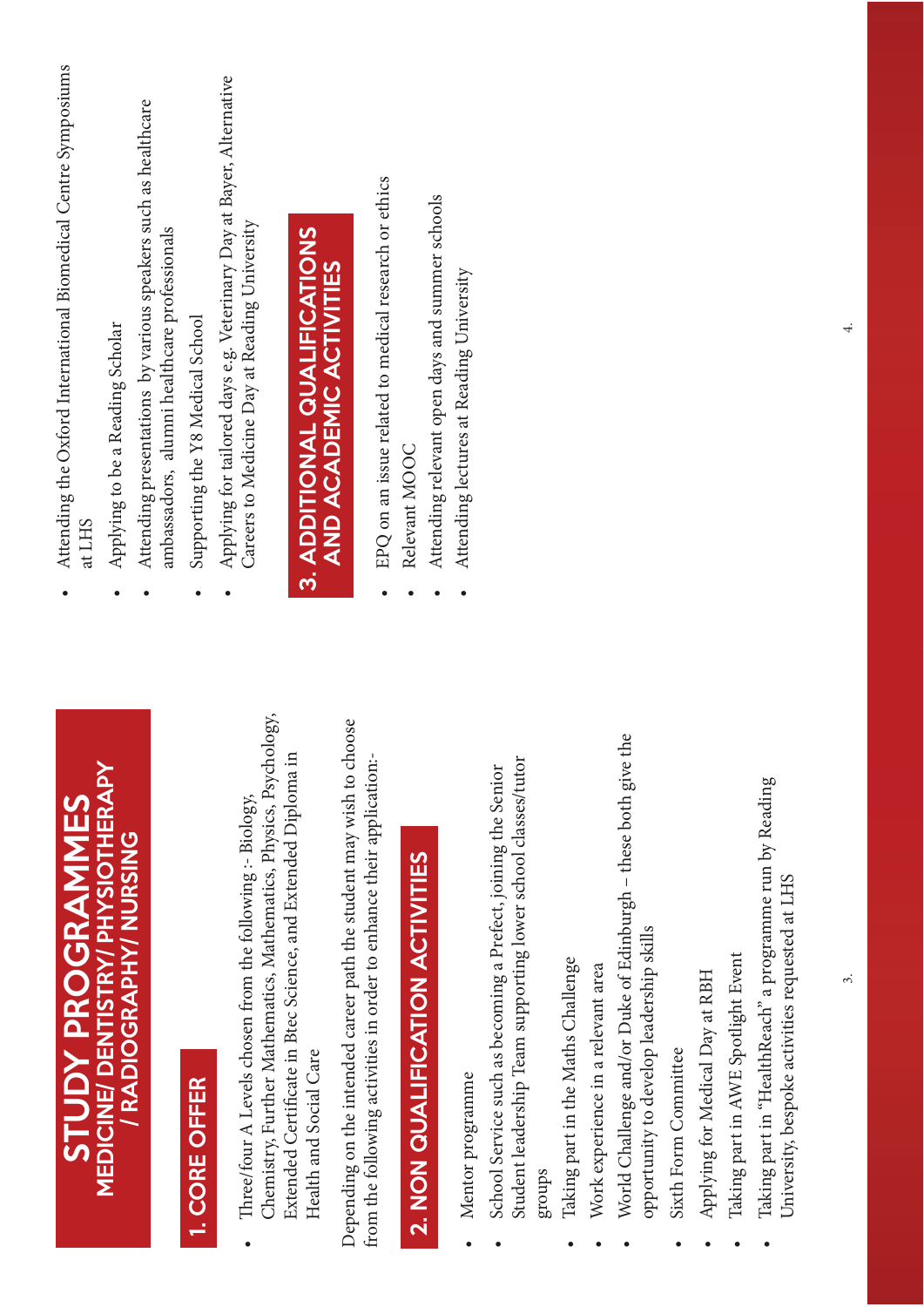# **BUSINESS RELATED DEGREES AND CAREERS** BUSINESS RELATED DEGREES AND CAREERS **STUDY PROGRAMMES** STUDY PROGRAMMES

### 1. CORE OFFER 1. CORE OFFER

Economics, Mathematics, Further Mathematics, Politics, ICT, Economics, Mathematics, Further Mathematics, Politics, ICT, Three/four A Levels chosen from the following:- Business, • Three/four A Levels chosen from the following:- Business, Media, Cambridge Technical in Business Media, Cambridge Technical in Business

# 2. NON QUALIFICATION ACTIVITIES 2. NON QUALIFICATION ACTIVITIES

- Mentor programme • Mentor programme
- Student Leadership Team supporting lower school classes/tutor Student Leadership Team supporting lower school classes/tutor • School Service such as becoming a Prefect, joining the Senior School Service such as becoming a Prefect, joining the Senior groups
- Work experience in a relevant area • Work experience in a relevant area
- World Challenge and/or Duke of Edinburgh these both give the World Challenge and/or Duke of Edinburgh - these both give the opportunity to develop leadership skills opportunity to develop leadership skills
- Sixth Form Committee • Sixth Form Committee
- Business / enterprise competitions • Business /enterprise competitions
- Debating society Debating society
- Applying to be a Reading Scholar Applying to be a Reading Scholar
- Attending presentations by relevant outside speakers such as PWC, • Attending presentations by relevant outside speakers such as PWC, KPMG, BDO, Ernst & Young, Association of Project Management, KPMG, BDO, Ernst & Young, Association of Project Management, SSE, Alok Sharma MP, CGI etc. SSE, Alok Sharma MP, CGI etc.
- Attending Careers and Apprenticeship Fairs • Attending Careers and Apprenticeship Fairs  $\bullet$

# 3. ADDITIONAL QUALIFICATIONS 3. ADDITIONAL QUALIFICATIONS<br>AND ACADEMIC ACTIVITIES AND ACADEMIC ACTIVITIES

- EPQ on an issue related to a business approach  $\bullet$  EPQ on an issue related to a business approach
- Relevant MOOC • Relevant MOOC
- Attending relevant open days and summer schools • Attending relevant open days and summer schools
- Attending lectures at Reading UniversityAttending lectures at Reading University

6.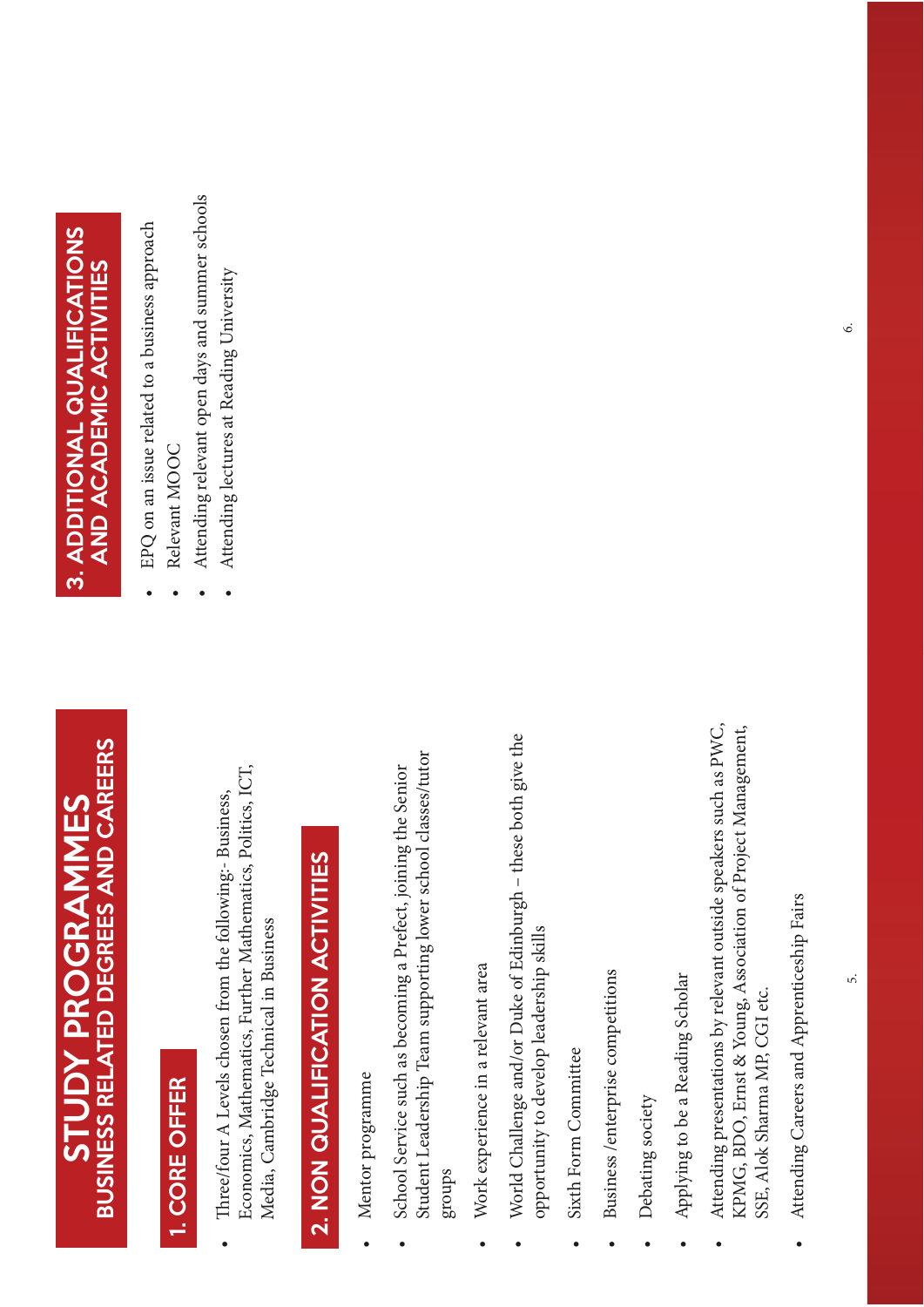|           | <b>STUDY PROGRAMMES</b><br>HUMANITIES DEGREES AND CAREERS                                                                                | England, Alok Sharma MP, Lord Borwick, the CEO of the Guardian<br>Attending presentations by relevant outside speakers e.g. Bank of<br>Media Group and CEO of Recycling Technologies |
|-----------|------------------------------------------------------------------------------------------------------------------------------------------|--------------------------------------------------------------------------------------------------------------------------------------------------------------------------------------|
|           |                                                                                                                                          | Taking part in the Stock Market Challenge at Reading University                                                                                                                      |
|           | 1. CORE OFFER                                                                                                                            | Taking part in school trips e.g. Houses of Parliament, Columbia<br>Investments inThreadneedle Street                                                                                 |
|           | 2. EPQ ON AN ISSUE RELATED TO A<br><b>BUSINESS APPROACH</b>                                                                              | Attending Careers and Apprenticeship Fairs<br>$\bullet$                                                                                                                              |
|           | 4. ATTENDING RELEVANT OPEN DAYS<br>3. RELEVANT MOOC                                                                                      | 7. ADDITIONAL QUALIFICATIONS<br><b>AND ACADEMIC ACTIVITIES</b>                                                                                                                       |
|           | AND SUMMER SCHOOLS                                                                                                                       |                                                                                                                                                                                      |
|           | 5. ATTENDING LECTURES AT<br>READING UNIVERSITY                                                                                           | EPQ on an issue/topic which is linked to your chosen degree/career<br>Relevant MOOC<br>path                                                                                          |
|           |                                                                                                                                          | Attending relevant open days and summer schools                                                                                                                                      |
|           | 6. NON QUALIFICATION ACTIVITIES                                                                                                          | Attending lectures at Reading University and after school events<br>such as history film club                                                                                        |
|           | Mentor programme                                                                                                                         |                                                                                                                                                                                      |
|           | Student Leadership Team supporting lower school classes/tutor<br>School Service such as becoming a prefect, joining the Senior<br>groups |                                                                                                                                                                                      |
| $\bullet$ | Work experience in a relevant area                                                                                                       |                                                                                                                                                                                      |
|           | the<br>World Challenge and/or Duke of Edinburgh - these both give<br>opportunity to develop leadership skills                            |                                                                                                                                                                                      |
|           | Sixth Form Committee                                                                                                                     |                                                                                                                                                                                      |
|           | Debating society                                                                                                                         |                                                                                                                                                                                      |

7.

• Applying to be a Reading Scholar

• Applying to be a Reading Scholar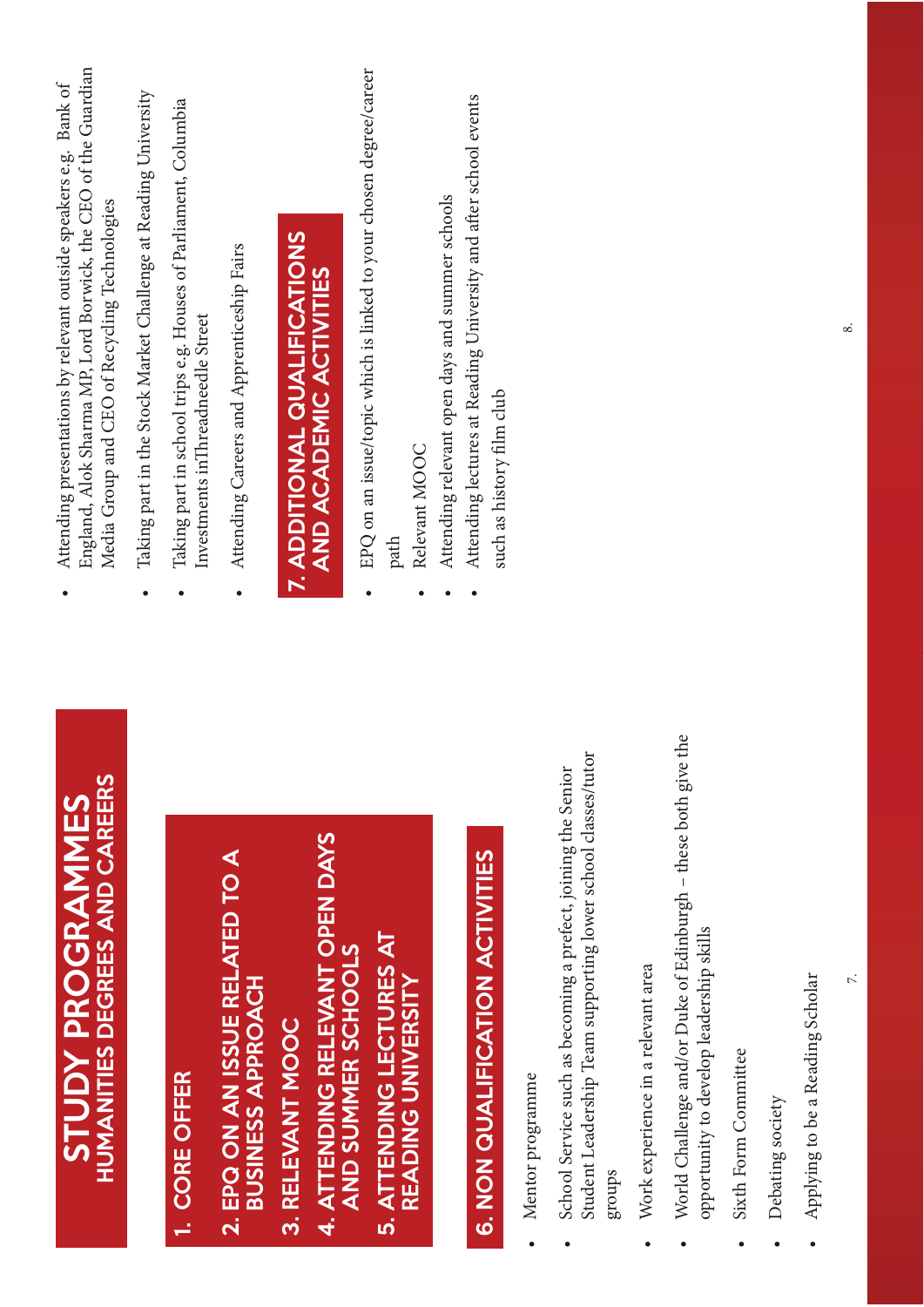| <b>STUDY PROGRAMMES</b>                                                                                                                            | Spectroscopy Day at Little Heath School run by University of<br>Reading                                                              |
|----------------------------------------------------------------------------------------------------------------------------------------------------|--------------------------------------------------------------------------------------------------------------------------------------|
| STEM DEGREES AND CAREERS                                                                                                                           | Taking part in trips and workshops e.g teaching laboratories at Bayer<br>PLC                                                         |
| <b>CORE OFFER</b><br>÷,                                                                                                                            | Attending talks on "Critical Thinking" from Dr Ware (OUH)<br>$\bullet$                                                               |
| istry,<br>Three/four A Levels chosen from the following:- Biology, Chemi<br>Mathematics, Further Mathematics, Physics, Psychology, Btec<br>Science | 3. ADDITIONAL QUALIFICATIONS<br>Attending Careers and Apprenticeship Fairs<br>$\bullet$                                              |
| 2. NON QUALIFICATION ACTIVITIES                                                                                                                    | <b>AND ACADEMIC ACTIVITIES</b>                                                                                                       |
| Mentor programme                                                                                                                                   | EPQ on an issue/topic which is linked to your chosen degree/career<br>path                                                           |
| Student Leadership Team supporting lower school classes/tutor<br>School Service such as becoming a Prefect, joining the Senior<br>sdno.f           | Headstart<br>Attending relevant open days and summer schools e.g<br>Taking part in the Maths Challenge<br>Relevant MOOC<br>$\bullet$ |
| Work experience in a relevant area                                                                                                                 | summer schools                                                                                                                       |
| World Challenge and/or Duke of Edinburgh - these both give the<br>opportunity to develop leadership skills                                         | Attending lectures at Reading University and after school events<br>such as the Maths Inspiration lectures                           |
| Sixth Form Committee                                                                                                                               |                                                                                                                                      |
| Applying to be a Reading Scholar                                                                                                                   |                                                                                                                                      |
| Attending AWE Spotlight - an annual event held at Little Heath<br>School                                                                           |                                                                                                                                      |
| Attending Medical Mavericks day                                                                                                                    |                                                                                                                                      |
| Attending the Oxford International Biomedical Centre Symposiums<br>with Little Heath School                                                        |                                                                                                                                      |
| Attending STEM drop down days by companies such as National<br>Grid, EDT, RAF and RSA                                                              |                                                                                                                                      |

10.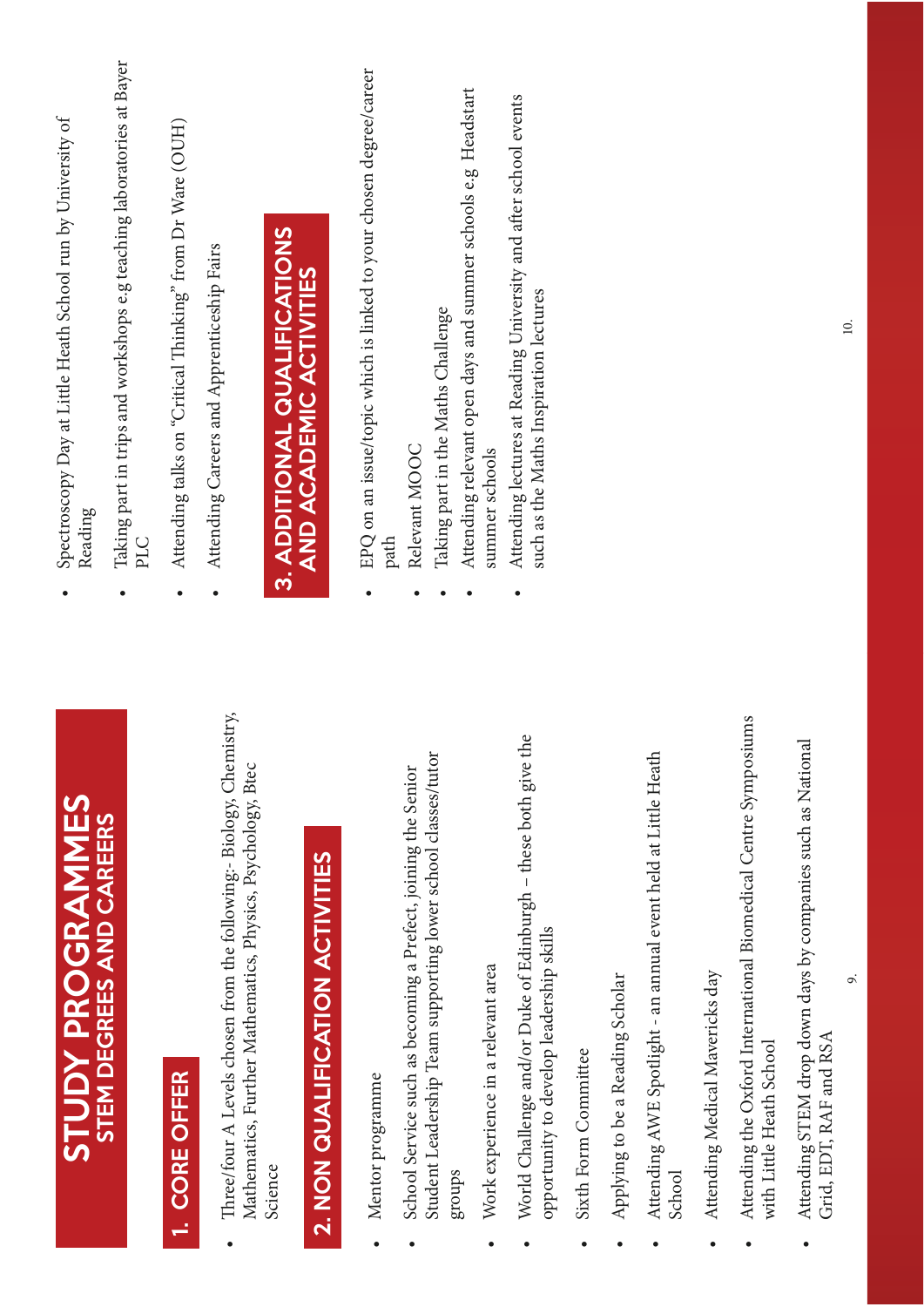#### MEDIA/ FILM PRODUCTION/ CREATIVE **MEDIA/ FILM PRODUCTION/ CREATIVE** STUDY PROGRAMMES AND PERFORMING ARTS DEGREES AND PERFORMING ARTS DEGREES **STUDY PROGRAMMES**

## 1. CORE OFFER 1. CORE OFFER

Studies, Art, Drama, Music, Music Technology, Textiles, English Studies, Art, Drama, Music, Music Technology, Textiles, English Three/four A Levels chosen from the following:- Media, Film • Three/four A Levels chosen from the following:- Media, Film Literature Literature

# 2. NON QUALIFICATION ACTIVITIES 2. NON QUALIFICATION ACTIVITIES

- Mentor programme • Mentor programme
- Student leadership Team supporting lower school classes/tutor Student leadership Team supporting lower school classes/tutor • School service such as becoming a prefect, joining the Senior School service such as becoming a prefect, joining the Senior groups.
- directing, designing and creating scenery, producing promotional directing, designing and creating scenery, producing promotional • Support for school productions. This ranges from performing, Support for school productions. This ranges from performing, material.
- Work experience in a relevant area • Work experience in a relevant area
- World Challenge and/or Duke of Edinburgh these both give the World Challenge and/or Duke of Edinburgh - these both give the opportunity to develop leadership skills opportunity to develop leadership skills
- Sixth Form Committee • Sixth Form Committee
- Applying to be a Reading Scholar • Applying to be a Reading Scholar
- Attending presentations by visiting speakers such as London Retail Attending presentations by visiting speakers such as London Retail Fashion Academy, Nvdia and MERL Fashion Academy, Nvdia and MERL
- Attending Careers and Apprenticeship Fairs Attending Careers and Apprenticeship Fairs  $\bullet$

# 3. ADDITIONAL QUALIFICATIONS 3. ADDITIONAL QUALIFICATIONS **AND ACADEMIC ACTIVITIES** AND ACADEMIC ACTIVITIES

- EPQ on an issue/topic which is linked to your chosen degree/career EPQ on an issue/topic which is linked to your chosen degree/career path.
	- Relevant MOOC • Relevant MOOC
- Attending relevant open days and summer schools Attending relevant open days and summer schools
- Attending lectures at Reading University and after school events. • Attending lectures at Reading University and after school events.